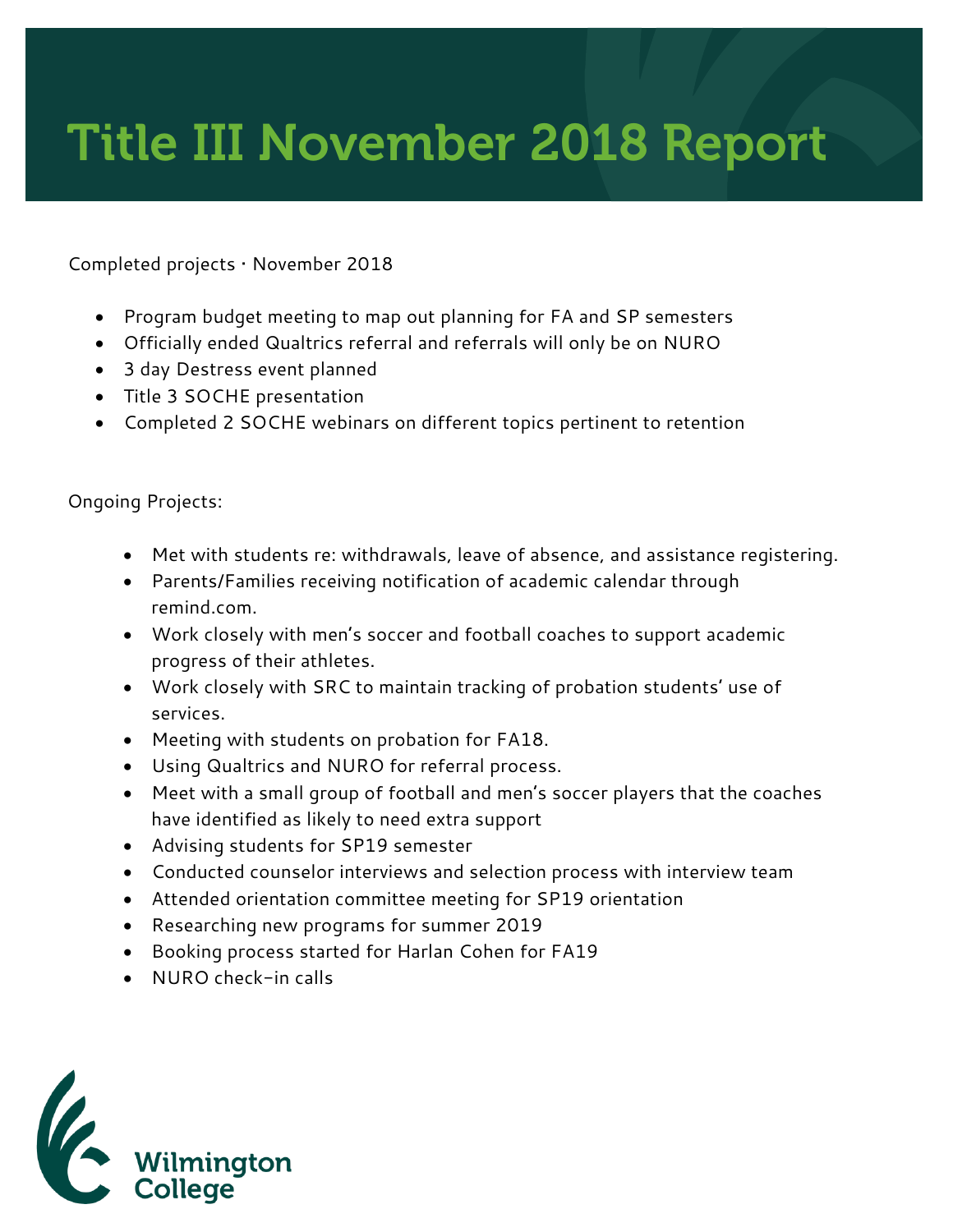## **Student Contact Update: Student Success Coaches**

SSCs had 232 contacts for the month of November. Below you will find the method of contact and the reason for contact.

| <b>Method of Contact</b>            | #   |
|-------------------------------------|-----|
| Email                               | 71  |
| In Person                           | 109 |
| <b>Contact with Parent</b>          |     |
| Phone Call                          | 34  |
| <b>Text Message</b>                 | 18  |
| <b>Reason for Contact</b>           |     |
| Academic Progress Report            | 1   |
| Academic Referral                   | 63  |
| Advising Problem/Scheduling         | 36  |
| Reminder/follow up                  | 3   |
| Probation                           | 15  |
| WD/LOA                              | 10  |
| <b>Issue with Class</b>             | 3   |
| Suspension                          |     |
| Contacted to Schedule an            |     |
| Appointment                         | 27  |
| Other                               |     |
| <b>Number of Students Contacted</b> |     |
| Duplicated                          | 70  |
| Unduplicated                        | 141 |